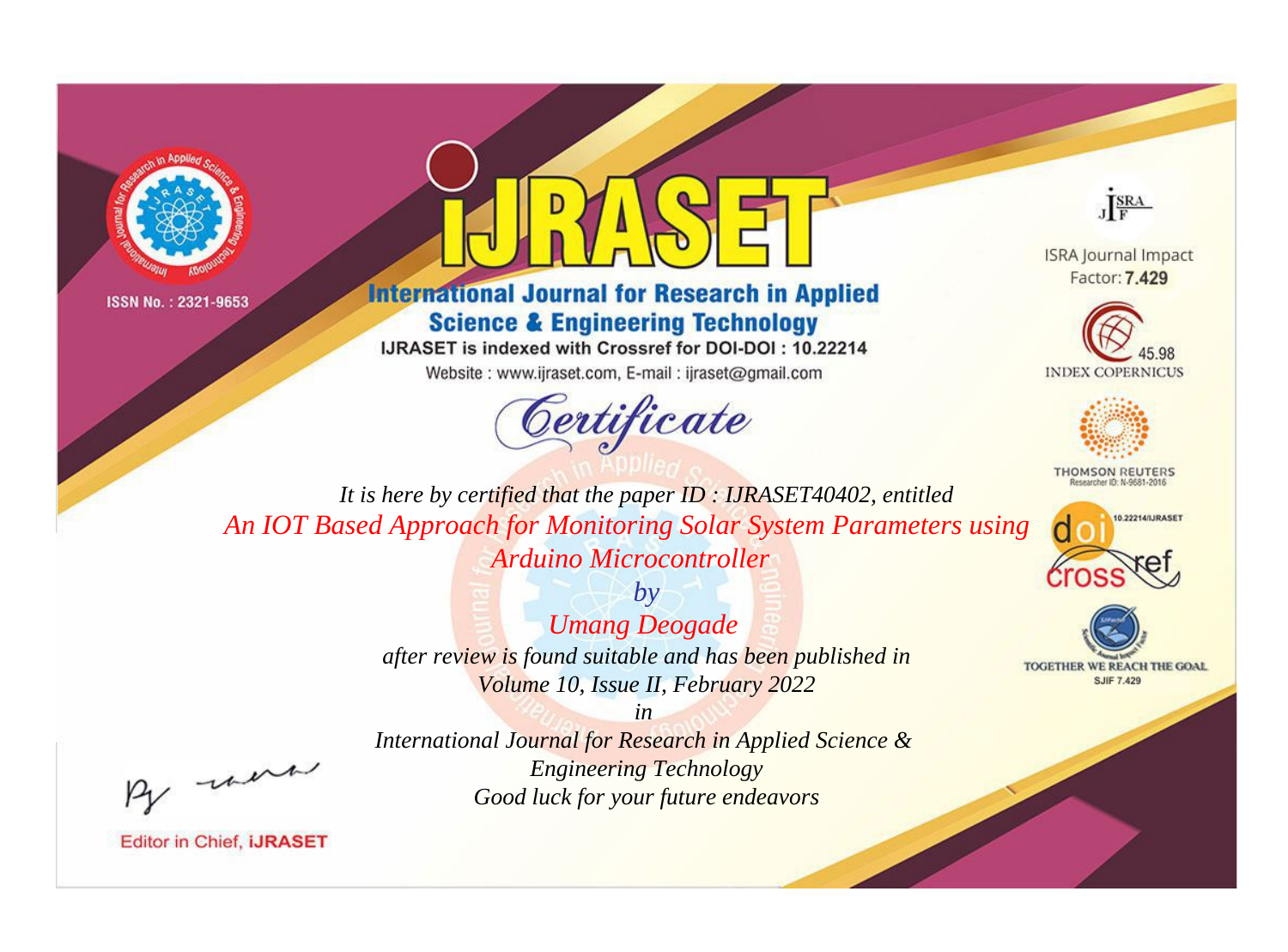



# **International Journal for Research in Applied Science & Engineering Technology**

IJRASET is indexed with Crossref for DOI-DOI: 10.22214

Website: www.ijraset.com, E-mail: ijraset@gmail.com



JERA

**ISRA Journal Impact** Factor: 7.429





**THOMSON REUTERS** 



TOGETHER WE REACH THE GOAL **SJIF 7.429** 

It is here by certified that the paper ID: IJRASET40402, entitled An IOT Based Approach for Monitoring Solar System Parameters using Arduino Microcontroller

> $b\nu$ **Ritik Malkhede** after review is found suitable and has been published in Volume 10, Issue II, February 2022

were

International Journal for Research in Applied Science & **Engineering Technology** Good luck for your future endeavors

 $in$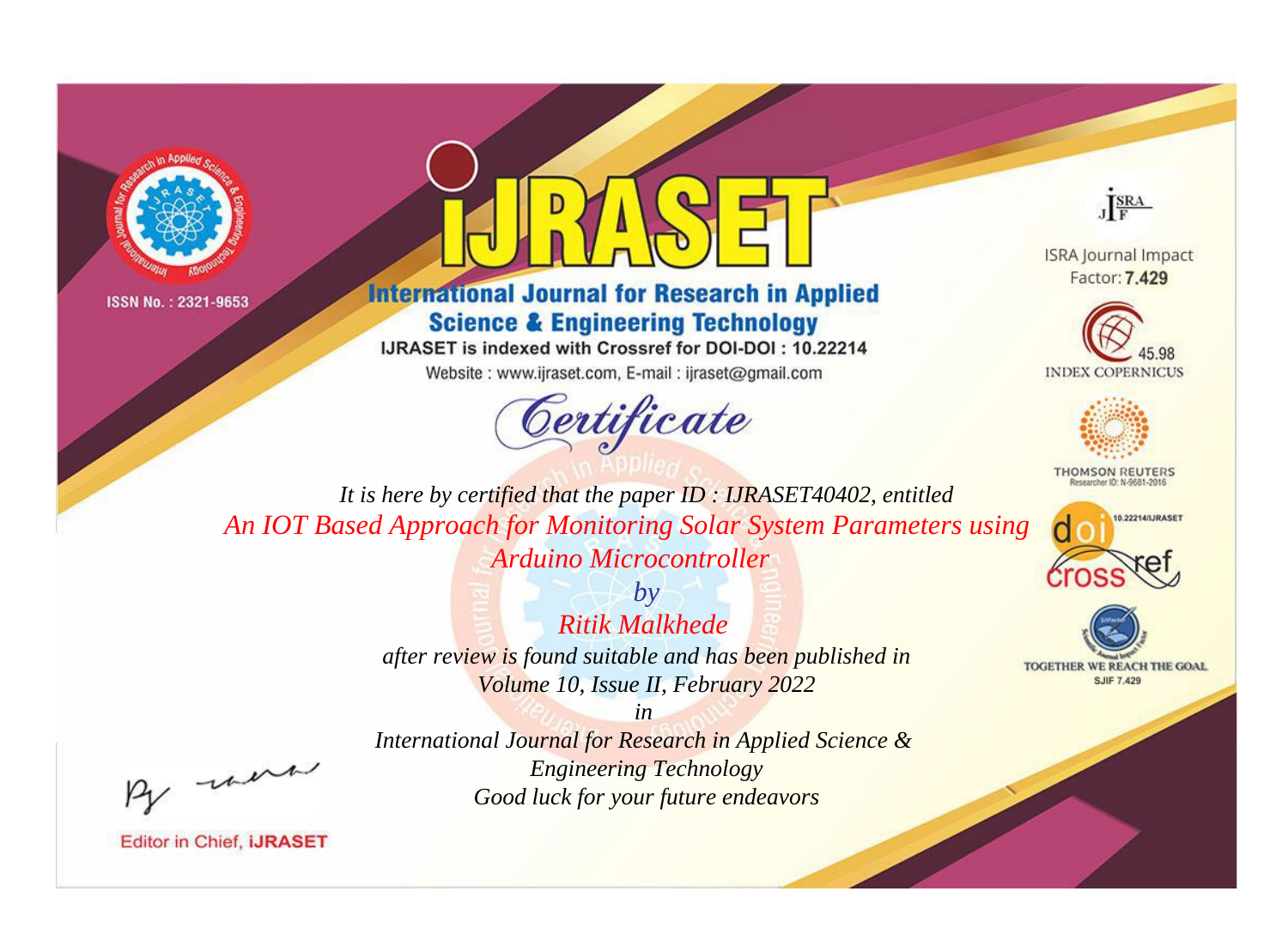



# **International Journal for Research in Applied Science & Engineering Technology**

IJRASET is indexed with Crossref for DOI-DOI: 10.22214

Website: www.ijraset.com, E-mail: ijraset@gmail.com



JERA

**ISRA Journal Impact** Factor: 7.429





**THOMSON REUTERS** 



TOGETHER WE REACH THE GOAL **SJIF 7.429** 

It is here by certified that the paper ID: IJRASET40402, entitled An IOT Based Approach for Monitoring Solar System Parameters using Arduino Microcontroller

> $b\nu$ Karuna Nimje after review is found suitable and has been published in Volume 10, Issue II, February 2022

> > $in$

International Journal for Research in Applied Science & **Engineering Technology** Good luck for your future endeavors

were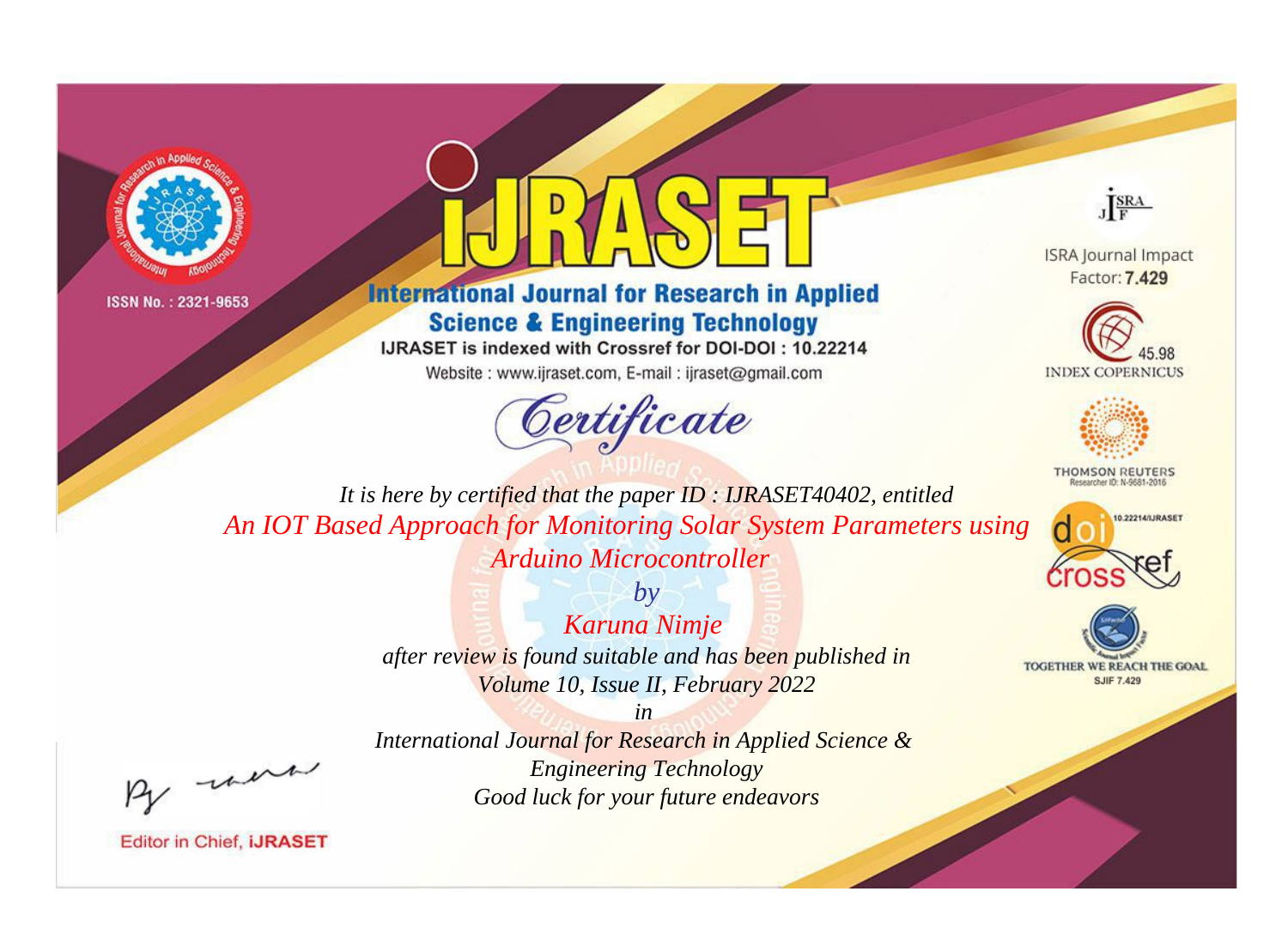



# **International Journal for Research in Applied Science & Engineering Technology**

IJRASET is indexed with Crossref for DOI-DOI: 10.22214

Website: www.ijraset.com, E-mail: ijraset@gmail.com



JERA

**ISRA Journal Impact** Factor: 7.429





**THOMSON REUTERS** 



TOGETHER WE REACH THE GOAL **SJIF 7.429** 

It is here by certified that the paper ID: IJRASET40402, entitled An IOT Based Approach for Monitoring Solar System Parameters using Arduino Microcontroller

> $b\nu$ **Twinkal Patil** after review is found suitable and has been published in Volume 10, Issue II, February 2022

> > $in$

International Journal for Research in Applied Science & **Engineering Technology** Good luck for your future endeavors

were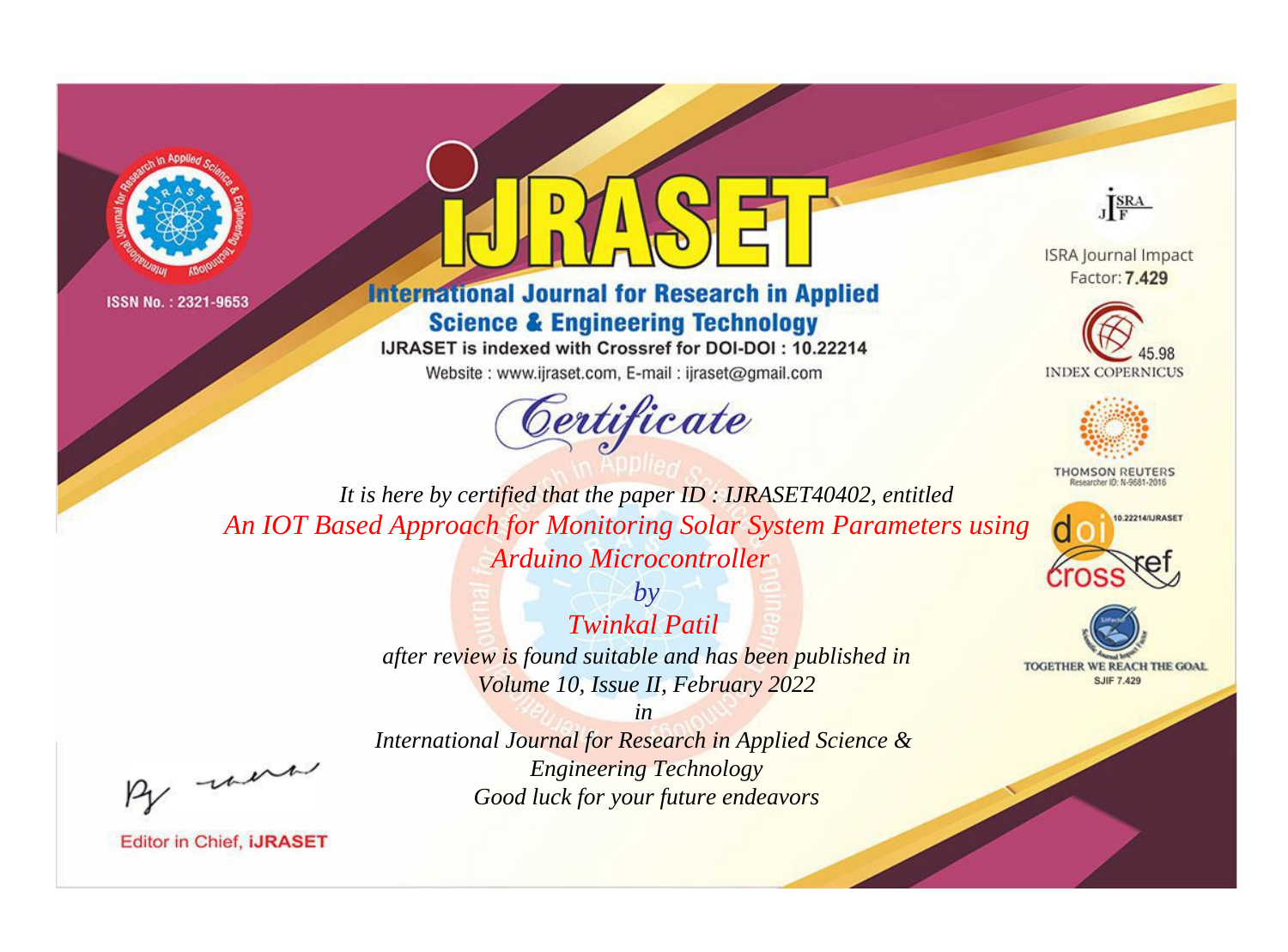



# **International Journal for Research in Applied Science & Engineering Technology**

IJRASET is indexed with Crossref for DOI-DOI: 10.22214

Website: www.ijraset.com, E-mail: ijraset@gmail.com





**ISRA Journal Impact** Factor: 7.429





**THOMSON REUTERS** 



TOGETHER WE REACH THE GOAL **SJIF 7.429** 

*It is here by certified that the paper ID : IJRASET40402, entitled An IOT Based Approach for Monitoring Solar System Parameters using Arduino Microcontroller*

> *by Kunal Suryawanshi after review is found suitable and has been published in Volume 10, Issue II, February 2022*

> > *in*

, un

*International Journal for Research in Applied Science & Engineering Technology Good luck for your future endeavors*